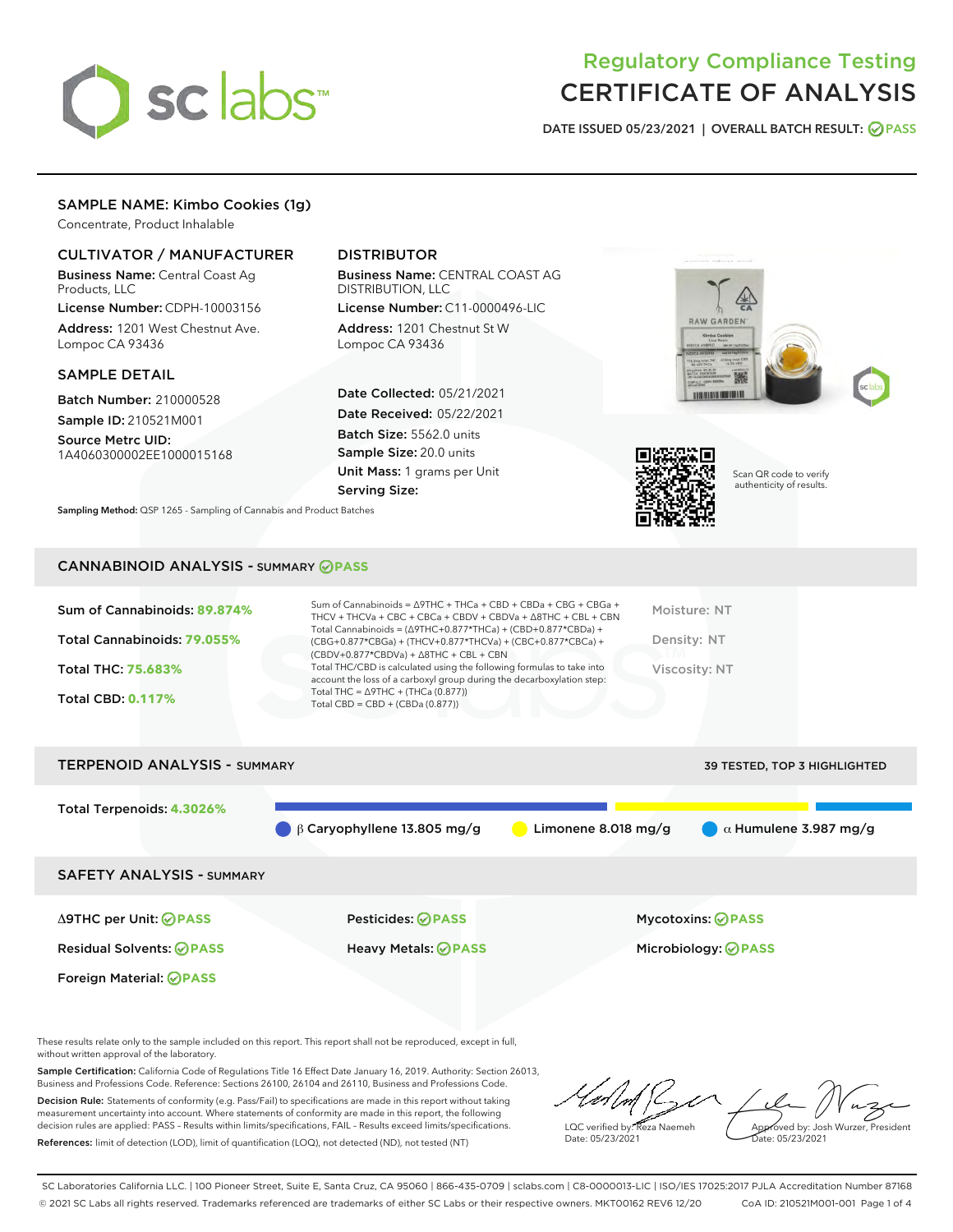



KIMBO COOKIES (1G) | DATE ISSUED 05/23/2021 | OVERALL BATCH RESULT: **● PASS** 

#### CANNABINOID TEST RESULTS - 05/23/2021 @ PASS

Tested by high-performance liquid chromatography with diode-array detection (HPLC-DAD). **Method:** QSP 1157 - Analysis of Cannabinoids by HPLC-DAD

TOTAL CANNABINOIDS: **79.055%** Total Cannabinoids (Total THC) + (Total CBD) +

(Total CBG) + (Total THCV) + (Total CBC) + (Total CBDV) + ∆8THC + CBL + CBN

TOTAL THC: **75.683%** Total THC (∆9THC+0.877\*THCa)

TOTAL CBD: **0.117%**

Total CBD (CBD+0.877\*CBDa)

TOTAL CBG: 2.03% Total CBG (CBG+0.877\*CBGa)

TOTAL THCV: 0.347% Total THCV (THCV+0.877\*THCVa)

TOTAL CBC: 0.878% Total CBC (CBC+0.877\*CBCa)

TOTAL CBDV: ND Total CBDV (CBDV+0.877\*CBDVa)

| <b>COMPOUND</b> | LOD/LOQ<br>(mg/g)          | <b>MEASUREMENT</b><br><b>UNCERTAINTY</b><br>(mg/g) | <b>RESULT</b><br>(mg/g) | <b>RESULT</b><br>(%) |
|-----------------|----------------------------|----------------------------------------------------|-------------------------|----------------------|
| <b>THCa</b>     | 0.05/0.14                  | ±21.679                                            | 843.56                  | 84.356               |
| <b>CBGa</b>     | 0.1/0.2                    | ±1.08                                              | 20.7                    | 2.07                 |
| <b>A9THC</b>    | 0.06 / 0.26                | ±0.586                                             | 17.03                   | 1.703                |
| <b>CBCa</b>     | 0.07/0.28                  | ±0.489                                             | 10.01                   | 1.001                |
| <b>THCVa</b>    | 0.07/0.20                  | ±0.189                                             | 3.96                    | 0.396                |
| <b>CBG</b>      | 0.06/0.19                  | ±0.085                                             | 2.15                    | 0.215                |
| <b>CBDa</b>     | 0.02/0.19                  | ±0.039                                             | 1.33                    | 0.133                |
| A8THC           | 0.1/0.4                    | N/A                                                | <b>ND</b>               | <b>ND</b>            |
| <b>THCV</b>     | 0.1/0.2                    | N/A                                                | <b>ND</b>               | <b>ND</b>            |
| <b>CBD</b>      | 0.07/0.29                  | N/A                                                | <b>ND</b>               | <b>ND</b>            |
| <b>CBDV</b>     | 0.04 / 0.15                | N/A                                                | <b>ND</b>               | <b>ND</b>            |
| <b>CBDVa</b>    | 0.03/0.53                  | N/A                                                | <b>ND</b>               | <b>ND</b>            |
| <b>CBL</b>      | 0.06 / 0.24                | N/A                                                | <b>ND</b>               | <b>ND</b>            |
| <b>CBN</b>      | 0.1/0.3                    | N/A                                                | <b>ND</b>               | <b>ND</b>            |
| <b>CBC</b>      | 0.2 / 0.5                  | N/A                                                | <b>ND</b>               | <b>ND</b>            |
|                 | <b>SUM OF CANNABINOIDS</b> |                                                    | 898.74 mg/g             | 89.874%              |

**UNIT MASS: 1 grams per Unit**

| ∆9THC per Unit                        | 1120 per-package limit     | 17.03 mg/unit<br><b>PASS</b> |
|---------------------------------------|----------------------------|------------------------------|
| <b>Total THC per Unit</b>             |                            | 756.83 mg/unit               |
| <b>CBD per Unit</b>                   |                            | <b>ND</b>                    |
| <b>Total CBD per Unit</b>             |                            | $1.17$ mg/unit               |
| Sum of Cannabinoids<br>per Unit       |                            | 898.74 mg/unit               |
| <b>Total Cannabinoids</b><br>per Unit |                            | 790.55 mg/unit               |
| <b>MOISTURE TEST RESULT</b>           | <b>DENSITY TEST RESULT</b> | <b>VISCOSITY TEST RESULT</b> |

Not Tested

Not Tested

Not Tested

#### TERPENOID TEST RESULTS - 05/23/2021

Terpene analysis utilizing gas chromatography-flame ionization detection (GC-FID). **Method:** QSP 1192 - Analysis of Terpenoids by GC-FID

| <b>COMPOUND</b>         | LOD/LOQ<br>(mg/g) | <b>MEASUREMENT</b><br><b>UNCERTAINTY</b><br>(mg/g) | <b>RESULT</b><br>(mg/g)                          | <b>RESULT</b><br>(%) |
|-------------------------|-------------------|----------------------------------------------------|--------------------------------------------------|----------------------|
| $\beta$ Caryophyllene   | 0.004 / 0.012     | ±0.4915                                            | 13.805                                           | 1.3805               |
| Limonene                | 0.005 / 0.016     | ±0.1147                                            | 8.018                                            | 0.8018               |
| $\alpha$ Humulene       | 0.009/0.029       | ±0.1280                                            | 3.987                                            | 0.3987               |
| Linalool                | 0.009 / 0.032     | ±0.1129                                            | 2.971                                            | 0.2971               |
| <b>Myrcene</b>          | 0.008 / 0.025     | ±0.0347                                            | 2.691                                            | 0.2691               |
| Ocimene                 | 0.011 / 0.038     | ±0.0517                                            | 1.610                                            | 0.1610               |
| Terpinolene             | 0.008 / 0.026     | ±0.0325                                            | 1.585                                            | 0.1585               |
| Guaiol                  | 0.009 / 0.030     | ±0.0578                                            | 1.225                                            | 0.1225               |
| <b>Terpineol</b>        | 0.016 / 0.055     | ±0.0736                                            | 1.199                                            | 0.1199               |
| Fenchol                 | 0.010 / 0.034     | ±0.0458                                            | 1.183                                            | 0.1183               |
| trans-ß-Farnesene       | 0.008 / 0.025     | ±0.0365                                            | 1.027                                            | 0.1027               |
| $\alpha$ Bisabolol      | 0.008 / 0.026     | ±0.0475                                            | 0.889                                            | 0.0889               |
| $\beta$ Pinene          | 0.004 / 0.014     | ±0.0099                                            | 0.864                                            | 0.0864               |
| $\alpha$ Pinene         | 0.005 / 0.017     | ±0.0043                                            | 0.505                                            | 0.0505               |
| Caryophyllene<br>Oxide  | 0.010 / 0.033     | ±0.0181                                            | 0.394                                            | 0.0394               |
| Nerolidol               | 0.009 / 0.028     | ±0.0220                                            | 0.350                                            | 0.0350               |
| <b>Borneol</b>          | 0.005 / 0.016     | ±0.0105                                            | 0.250                                            | 0.0250               |
| Fenchone                | 0.009 / 0.028     | ±0.0036                                            | 0.122                                            | 0.0122               |
| Camphene                | 0.005 / 0.015     | ±0.0010                                            | 0.089                                            | 0.0089               |
| Citronellol             | 0.003 / 0.010     | ±0.0026                                            | 0.054                                            | 0.0054               |
| Sabinene Hydrate        | 0.006 / 0.022     | ±0.0015                                            | 0.040                                            | 0.0040               |
| <b>Geranyl Acetate</b>  | 0.004 / 0.014     | ±0.0016                                            | 0.039                                            | 0.0039               |
| $\alpha$ Phellandrene   | 0.006 / 0.020     | ±0.0004                                            | 0.031                                            | 0.0031               |
| $\alpha$ Terpinene      | 0.005 / 0.017     | ±0.0004                                            | 0.027                                            | 0.0027               |
| $\gamma$ Terpinene      | 0.006 / 0.018     | ±0.0004                                            | 0.024                                            | 0.0024               |
| 3 Carene                | 0.005 / 0.018     | ±0.0003                                            | 0.021                                            | 0.0021               |
| Geraniol                | 0.002 / 0.007     | ±0.0007                                            | 0.015                                            | 0.0015               |
| Nerol                   | 0.003 / 0.011     | ±0.0005                                            | 0.011                                            | 0.0011               |
| Sabinene                | 0.004 / 0.014     | N/A                                                | <loq< th=""><th><math>&lt;</math>LOQ</th></loq<> | $<$ LOQ              |
| Cedrol                  | 0.008 / 0.027     | N/A                                                | $<$ l OO                                         | <loq< th=""></loq<>  |
| p-Cymene                | 0.005 / 0.016     | N/A                                                | ND                                               | ND                   |
| Eucalyptol              | 0.006 / 0.018     | N/A                                                | <b>ND</b>                                        | ND                   |
| (-)-Isopulegol          | 0.005 / 0.016     | N/A                                                | ND                                               | ND                   |
| Camphor                 | 0.006 / 0.019     | N/A                                                | ND                                               | ND                   |
| Isoborneol              | 0.004 / 0.012     | N/A                                                | ND                                               | ND                   |
| Menthol                 | 0.008 / 0.025     | N/A                                                | ND                                               | ND                   |
| $R-(+)$ -Pulegone       | 0.003 / 0.011     | N/A                                                | ND                                               | ND                   |
| $\alpha$ Cedrene        | 0.005 / 0.016     | N/A                                                | ND                                               | ND                   |
| Valencene               | 0.009 / 0.030     | N/A                                                | ND                                               | ND                   |
| <b>TOTAL TERPENOIDS</b> |                   |                                                    | 43.026 mg/g                                      | 4.3026%              |

SC Laboratories California LLC. | 100 Pioneer Street, Suite E, Santa Cruz, CA 95060 | 866-435-0709 | sclabs.com | C8-0000013-LIC | ISO/IES 17025:2017 PJLA Accreditation Number 87168 © 2021 SC Labs all rights reserved. Trademarks referenced are trademarks of either SC Labs or their respective owners. MKT00162 REV6 12/20 CoA ID: 210521M001-001 Page 2 of 4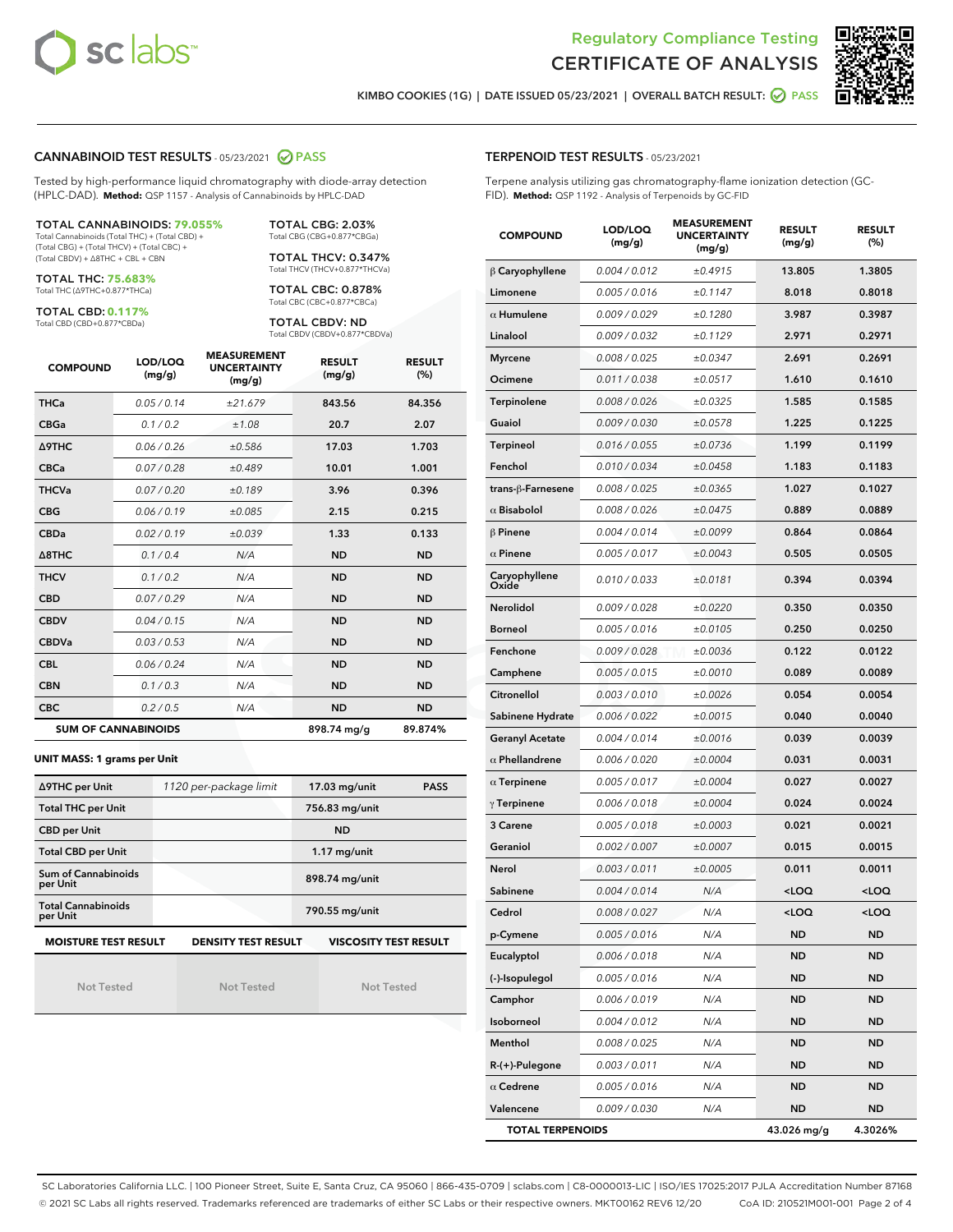



KIMBO COOKIES (1G) | DATE ISSUED 05/23/2021 | OVERALL BATCH RESULT:  $\bigotimes$  PASS

#### CATEGORY 1 PESTICIDE TEST RESULTS - 05/23/2021 2 PASS

Pesticide and plant growth regulator analysis utilizing high-performance liquid chromatography-mass spectrometry (HPLC-MS) or gas chromatography-mass spectrometry (GC-MS). \*GC-MS utilized where indicated. **Method:** QSP 1212 - Analysis of Pesticides and Mycotoxins by LC-MS or QSP 1213 - Analysis of Pesticides by GC-MS

| <b>COMPOUND</b>             | LOD/LOQ<br>$(\mu g/g)$ | <b>ACTION</b><br><b>LIMIT</b><br>$(\mu g/g)$ | <b>MEASUREMENT</b><br><b>UNCERTAINTY</b><br>$(\mu g/g)$ | <b>RESULT</b><br>$(\mu g/g)$ | <b>RESULT</b> |
|-----------------------------|------------------------|----------------------------------------------|---------------------------------------------------------|------------------------------|---------------|
| Aldicarb                    | 0.03/0.08              | $>$ LOD                                      | N/A                                                     | <b>ND</b>                    | <b>PASS</b>   |
| Carbofuran                  | 0.02 / 0.05            | $\ge$ LOD                                    | N/A                                                     | <b>ND</b>                    | <b>PASS</b>   |
| Chlordane*                  | 0.03 / 0.08            | $\ge$ LOD                                    | N/A                                                     | <b>ND</b>                    | <b>PASS</b>   |
| Chlorfenapyr*               | 0.03/0.10              | $\ge$ LOD                                    | N/A                                                     | <b>ND</b>                    | <b>PASS</b>   |
| Chlorpyrifos                | 0.02 / 0.06            | $\ge$ LOD                                    | N/A                                                     | <b>ND</b>                    | <b>PASS</b>   |
| Coumaphos                   | 0.02 / 0.07            | $\ge$ LOD                                    | N/A                                                     | <b>ND</b>                    | <b>PASS</b>   |
| Daminozide                  | 0.02/0.07              | $>$ LOD                                      | N/A                                                     | <b>ND</b>                    | <b>PASS</b>   |
| <b>DDVP</b><br>(Dichlorvos) | 0.03/0.09              | $\ge$ LOD                                    | N/A                                                     | <b>ND</b>                    | <b>PASS</b>   |
| <b>Dimethoate</b>           | 0.03/0.08              | $\ge$ LOD                                    | N/A                                                     | <b>ND</b>                    | <b>PASS</b>   |
| Ethoprop(hos)               | 0.03/0.10              | $\ge$ LOD                                    | N/A                                                     | <b>ND</b>                    | <b>PASS</b>   |
| Etofenprox                  | 0.02 / 0.06            | $\ge$ LOD                                    | N/A                                                     | <b>ND</b>                    | <b>PASS</b>   |
| Fenoxycarb                  | 0.03/0.08              | $\ge$ LOD                                    | N/A                                                     | <b>ND</b>                    | <b>PASS</b>   |
| Fipronil                    | 0.03/0.08              | $\ge$ LOD                                    | N/A                                                     | <b>ND</b>                    | <b>PASS</b>   |
| Imazalil                    | 0.02 / 0.06            | $>$ LOD                                      | N/A                                                     | <b>ND</b>                    | <b>PASS</b>   |
| Methiocarb                  | 0.02 / 0.07            | $>$ LOD                                      | N/A                                                     | <b>ND</b>                    | <b>PASS</b>   |
| Methyl<br>parathion         | 0.03/0.10              | $>$ LOD                                      | N/A                                                     | <b>ND</b>                    | <b>PASS</b>   |
| <b>Mevinphos</b>            | 0.03/0.09              | $\ge$ LOD                                    | N/A                                                     | <b>ND</b>                    | <b>PASS</b>   |
| Paclobutrazol               | 0.02 / 0.05            | $>$ LOD                                      | N/A                                                     | <b>ND</b>                    | <b>PASS</b>   |
| Propoxur                    | 0.03/0.09              | $\ge$ LOD                                    | N/A                                                     | <b>ND</b>                    | <b>PASS</b>   |
| Spiroxamine                 | 0.03 / 0.08            | $\ge$ LOD                                    | N/A                                                     | <b>ND</b>                    | <b>PASS</b>   |
| Thiacloprid                 | 0.03/0.10              | $\ge$ LOD                                    | N/A                                                     | <b>ND</b>                    | <b>PASS</b>   |

#### CATEGORY 2 PESTICIDE TEST RESULTS - 05/23/2021 @ PASS

| <b>COMPOUND</b>          | LOD/LOQ<br>$(\mu g/g)$ | <b>ACTION</b><br>LIMIT<br>$(\mu g/g)$ | <b>MEASUREMENT</b><br><b>UNCERTAINTY</b><br>$(\mu g/g)$ | <b>RESULT</b><br>$(\mu g/g)$ | <b>RESULT</b> |
|--------------------------|------------------------|---------------------------------------|---------------------------------------------------------|------------------------------|---------------|
| Abamectin                | 0.03/0.10              | 0.1                                   | N/A                                                     | <b>ND</b>                    | <b>PASS</b>   |
| Acephate                 | 0.02/0.07              | 0.1                                   | N/A                                                     | <b>ND</b>                    | <b>PASS</b>   |
| Acequinocyl              | 0.02/0.07              | 0.1                                   | N/A                                                     | <b>ND</b>                    | <b>PASS</b>   |
| Acetamiprid              | 0.02/0.05              | 0.1                                   | N/A                                                     | <b>ND</b>                    | <b>PASS</b>   |
| Azoxystrobin             | 0.02/0.07              | 0.1                                   | N/A                                                     | <b>ND</b>                    | <b>PASS</b>   |
| <b>Bifenazate</b>        | 0.01 / 0.04            | 0.1                                   | N/A                                                     | <b>ND</b>                    | <b>PASS</b>   |
| <b>Bifenthrin</b>        | 0.02/0.05              | 3                                     | N/A                                                     | <b>ND</b>                    | <b>PASS</b>   |
| <b>Boscalid</b>          | 0.03/0.09              | 0.1                                   | N/A                                                     | <b>ND</b>                    | <b>PASS</b>   |
| Captan                   | 0.19/0.57              | 0.7                                   | N/A                                                     | <b>ND</b>                    | <b>PASS</b>   |
| Carbaryl                 | 0.02/0.06              | 0.5                                   | N/A                                                     | <b>ND</b>                    | <b>PASS</b>   |
| Chlorantranilip-<br>role | 0.04/0.12              | 10                                    | N/A                                                     | <b>ND</b>                    | <b>PASS</b>   |
| Clofentezine             | 0.03/0.09              | 0.1                                   | N/A                                                     | <b>ND</b>                    | <b>PASS</b>   |

| <b>COMPOUND</b>               | LOD/LOQ<br>$(\mu g/g)$ | <b>ACTION</b><br>LIMIT<br>(µg/g) | <b>MEASUREMENT</b><br><b>UNCERTAINTY</b><br>(µg/g) | <b>RESULT</b><br>$(\mu g/g)$ | <b>RESULT</b> |
|-------------------------------|------------------------|----------------------------------|----------------------------------------------------|------------------------------|---------------|
| Cyfluthrin                    | 0.12 / 0.38            | $\overline{c}$                   | N/A                                                | ND                           | <b>PASS</b>   |
| Cypermethrin                  | 0.11 / 0.32            | 1                                | N/A                                                | <b>ND</b>                    | <b>PASS</b>   |
| Diazinon                      | 0.02 / 0.05            | 0.1                              | N/A                                                | <b>ND</b>                    | <b>PASS</b>   |
| Dimethomorph                  | 0.03 / 0.09            | 2                                | N/A                                                | <b>ND</b>                    | <b>PASS</b>   |
| Etoxazole                     | 0.02 / 0.06            | 0.1                              | N/A                                                | <b>ND</b>                    | <b>PASS</b>   |
| Fenhexamid                    | 0.03 / 0.09            | 0.1                              | N/A                                                | <b>ND</b>                    | <b>PASS</b>   |
| Fenpyroximate                 | 0.02 / 0.06            | 0.1                              | N/A                                                | <b>ND</b>                    | <b>PASS</b>   |
| Flonicamid                    | 0.03 / 0.10            | 0.1                              | N/A                                                | <b>ND</b>                    | <b>PASS</b>   |
| Fludioxonil                   | 0.03/0.10              | 0.1                              | N/A                                                | <b>ND</b>                    | <b>PASS</b>   |
| Hexythiazox                   | 0.02 / 0.07            | 0.1                              | N/A                                                | <b>ND</b>                    | <b>PASS</b>   |
| Imidacloprid                  | 0.04 / 0.11            | 5                                | N/A                                                | <b>ND</b>                    | <b>PASS</b>   |
| Kresoxim-methyl               | 0.02 / 0.07            | 0.1                              | N/A                                                | <b>ND</b>                    | <b>PASS</b>   |
| <b>Malathion</b>              | 0.03 / 0.09            | 0.5                              | N/A                                                | <b>ND</b>                    | <b>PASS</b>   |
| Metalaxyl                     | 0.02 / 0.07            | $\overline{c}$                   | N/A                                                | <b>ND</b>                    | <b>PASS</b>   |
| Methomyl                      | 0.03 / 0.10            | $\mathcal{I}$                    | N/A                                                | <b>ND</b>                    | <b>PASS</b>   |
| Myclobutanil                  | 0.03 / 0.09            | 0.1                              | N/A                                                | <b>ND</b>                    | <b>PASS</b>   |
| Naled                         | 0.02 / 0.07            | 0.1                              | N/A                                                | <b>ND</b>                    | <b>PASS</b>   |
| Oxamyl                        | 0.04 / 0.11            | 0.5                              | N/A                                                | <b>ND</b>                    | <b>PASS</b>   |
| Pentachloronitro-<br>benzene* | 0.03/0.09              | 0.1                              | N/A                                                | <b>ND</b>                    | <b>PASS</b>   |
| Permethrin                    | 0.04 / 0.12            | 0.5                              | N/A                                                | <b>ND</b>                    | <b>PASS</b>   |
| Phosmet                       | 0.03 / 0.10            | 0.1                              | N/A                                                | <b>ND</b>                    | <b>PASS</b>   |
| Piperonylbu-<br>toxide        | 0.02 / 0.07            | 3                                | N/A                                                | <b>ND</b>                    | <b>PASS</b>   |
| Prallethrin                   | 0.03 / 0.08            | 0.1                              | N/A                                                | <b>ND</b>                    | <b>PASS</b>   |
| Propiconazole                 | 0.02 / 0.07            | 0.1                              | N/A                                                | <b>ND</b>                    | <b>PASS</b>   |
| Pyrethrins                    | 0.04 / 0.12            | 0.5                              | N/A                                                | <b>ND</b>                    | <b>PASS</b>   |
| Pyridaben                     | 0.02 / 0.07            | 0.1                              | N/A                                                | <b>ND</b>                    | <b>PASS</b>   |
| Spinetoram                    | 0.02 / 0.07            | 0.1                              | N/A                                                | ND                           | <b>PASS</b>   |
| Spinosad                      | 0.02 / 0.07            | 0.1                              | N/A                                                | <b>ND</b>                    | <b>PASS</b>   |
| Spiromesifen                  | 0.02 / 0.05            | 0.1                              | N/A                                                | <b>ND</b>                    | <b>PASS</b>   |
| Spirotetramat                 | 0.02 / 0.06            | 0.1                              | N/A                                                | <b>ND</b>                    | <b>PASS</b>   |
| Tebuconazole                  | 0.02 / 0.07            | 0.1                              | N/A                                                | ND                           | <b>PASS</b>   |
| Thiamethoxam                  | 0.03 / 0.10            | 5                                | N/A                                                | <b>ND</b>                    | <b>PASS</b>   |
| Trifloxystrobin               | 0.03 / 0.08            | 0.1                              | N/A                                                | <b>ND</b>                    | <b>PASS</b>   |

SC Laboratories California LLC. | 100 Pioneer Street, Suite E, Santa Cruz, CA 95060 | 866-435-0709 | sclabs.com | C8-0000013-LIC | ISO/IES 17025:2017 PJLA Accreditation Number 87168 © 2021 SC Labs all rights reserved. Trademarks referenced are trademarks of either SC Labs or their respective owners. MKT00162 REV6 12/20 CoA ID: 210521M001-001 Page 3 of 4